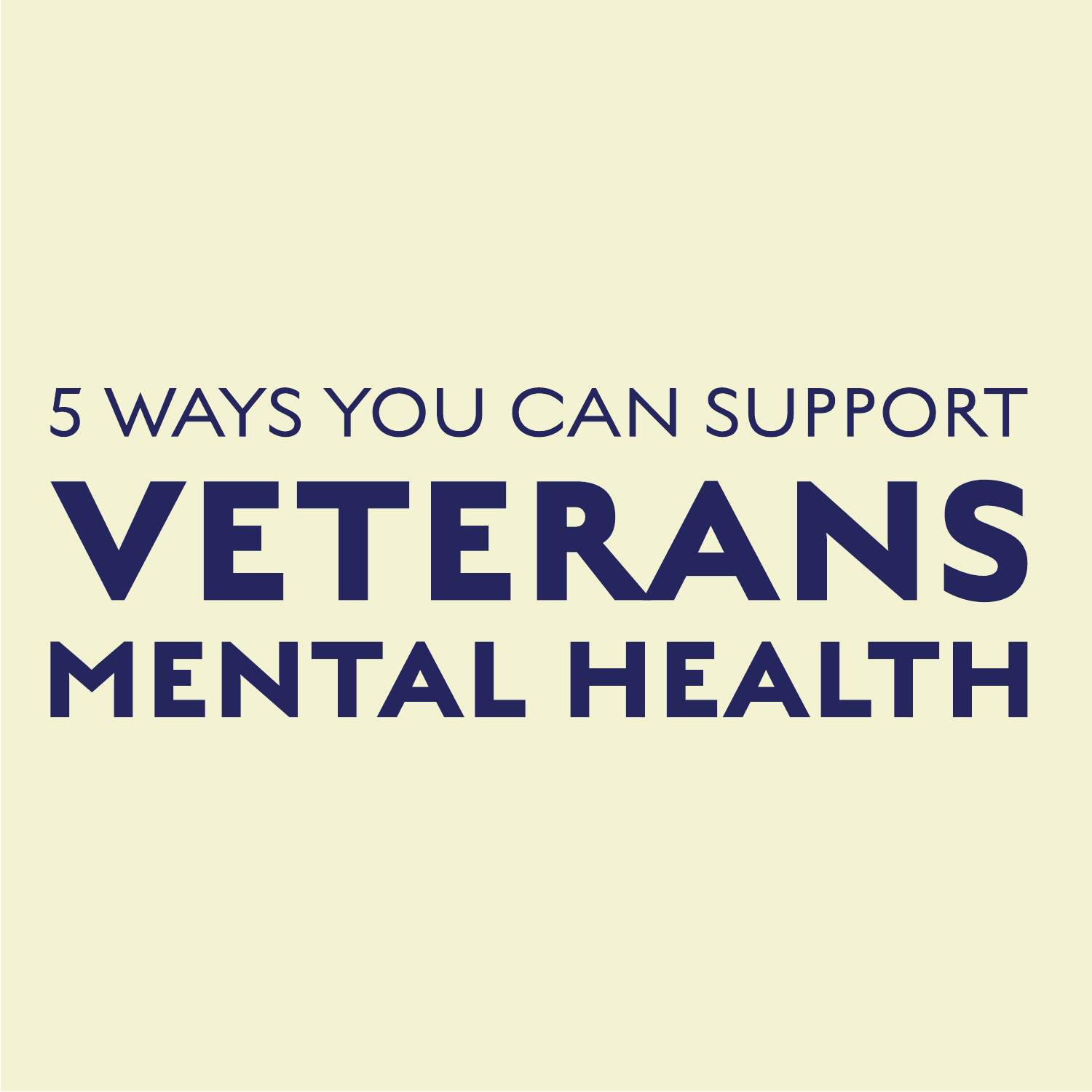### **1. UNDERSTAND PTSD**

Trauma can have long-lasting negative effects such as trouble sleeping, anger, nightmares, and substance abuse. Although PTSD is not unique to the military, it is important to note that that the rate of PTSD is up to 15x higher among veterans than among civilians.

#### WAYS TO HELP

Reach out to organizations that specialize in treating veterans who suffer from PTSD. You can refer a veteran you know or inform yourself so you can better support the veteran in your life.

If you notice that someone in your life has symptoms, refer them to a professional for care. Don't wait, don't be afraid to ask. PTSD is a risk factor for suicide.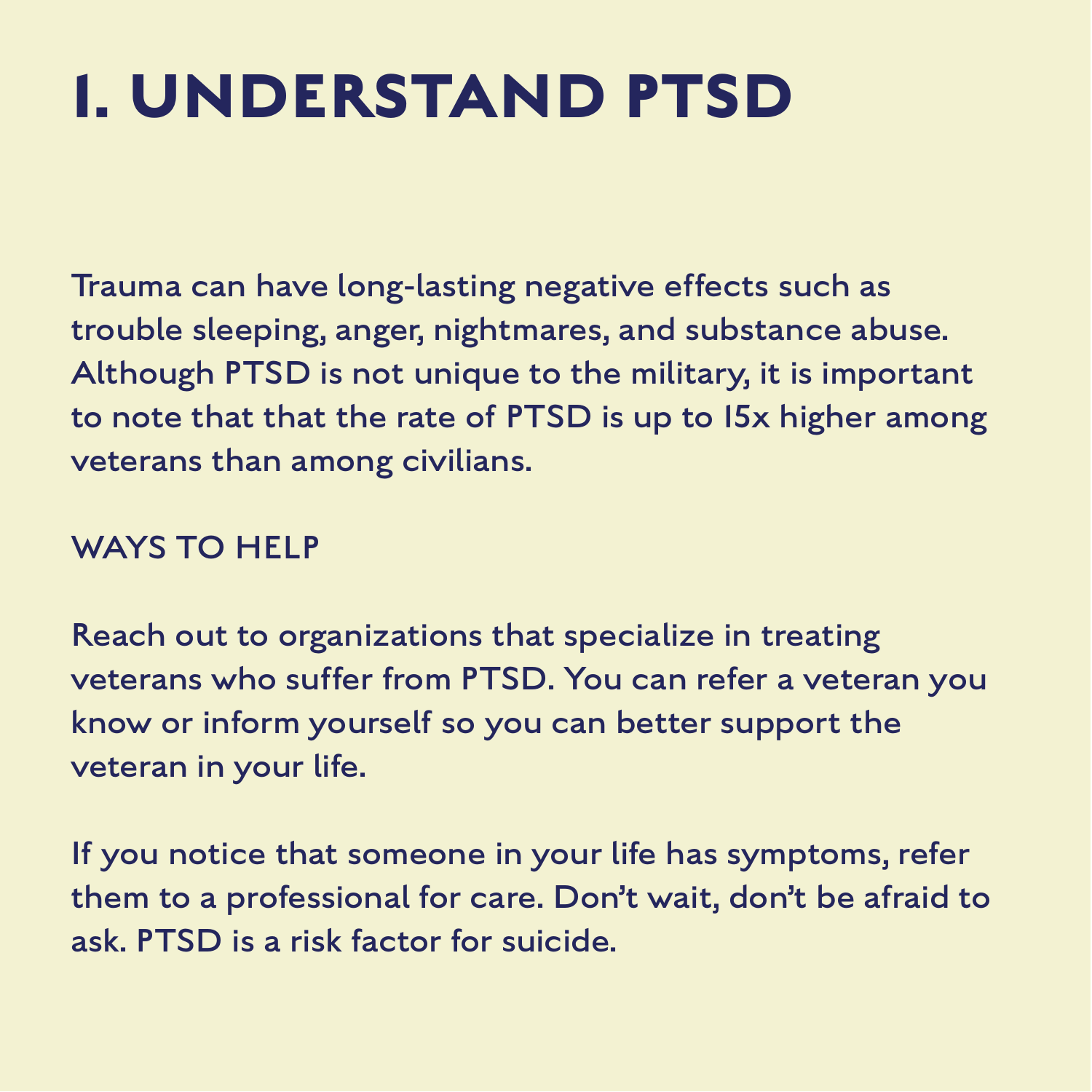## **2. UNDERSTAND TRAUMATIC BRAIN INJURY**

Known as a "signature wound" of the post 9/11 wars, due to blasts from explosive devices. The high rate of TBI results from current combat operations directly impacts the health and safety of individual service members.

#### WAYS TO HELP

Volunteer to work with veterans who have experienced TBI. You can offer help through an organization or provide assistance with activities of daily living by volunteering at Veteran's homes, the VA and more. There are many organizations that support a veteran who struggles with with TBI.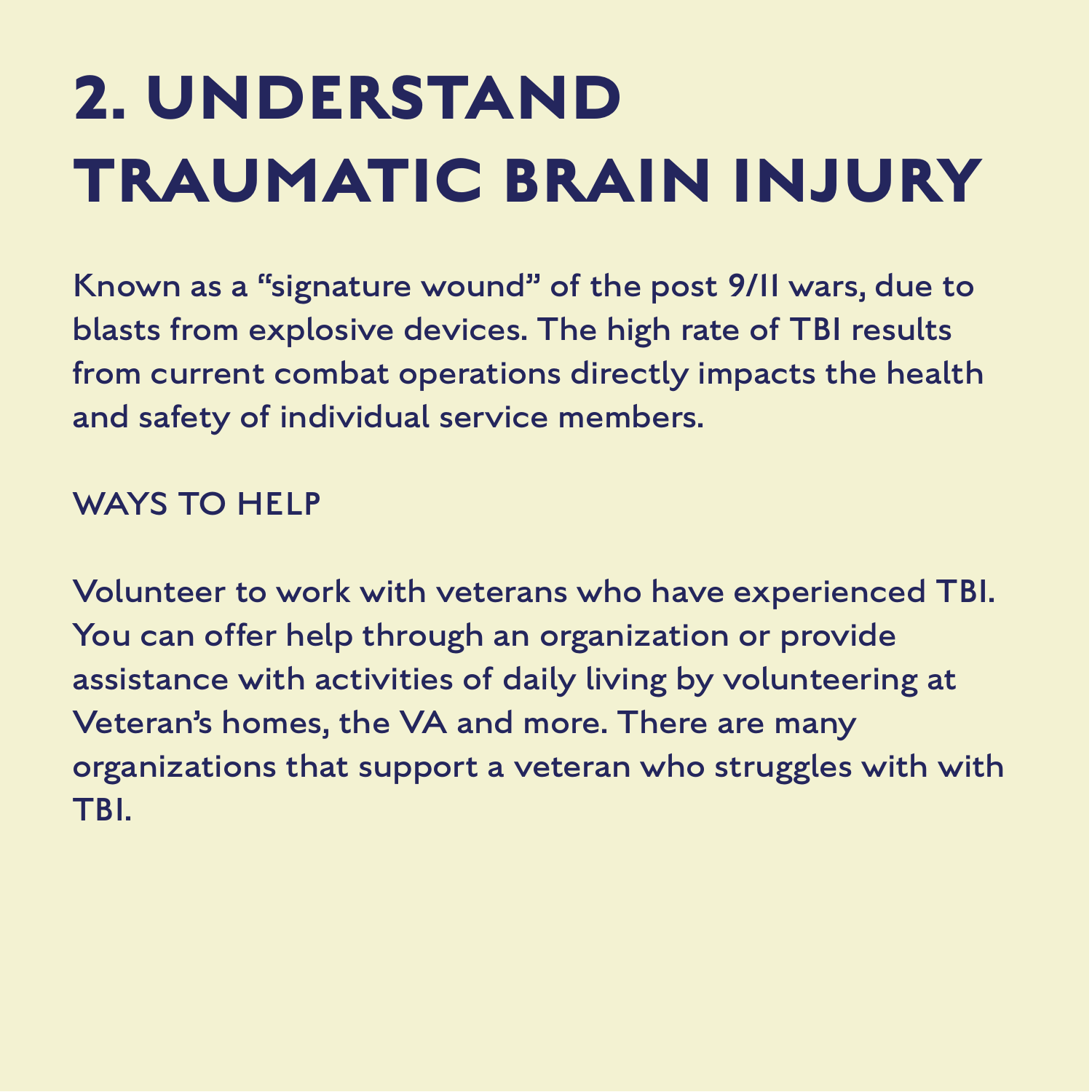## **3. UNDERSTAND DEPRESSION**

Depression is one of the most common mental health conditions. Symptoms include persistently sad or irritable mood, changes in sleep, appetite, energy, problems with memory and concentration, lack of interest or pleasure in activities once enjoyed and recurrent thoughts of death or suicide.

#### WAYS TO HELP

Recommend helping resources and help with a mental health professional. There are many resources and information onlineand locally to help those in your life who may be struggling.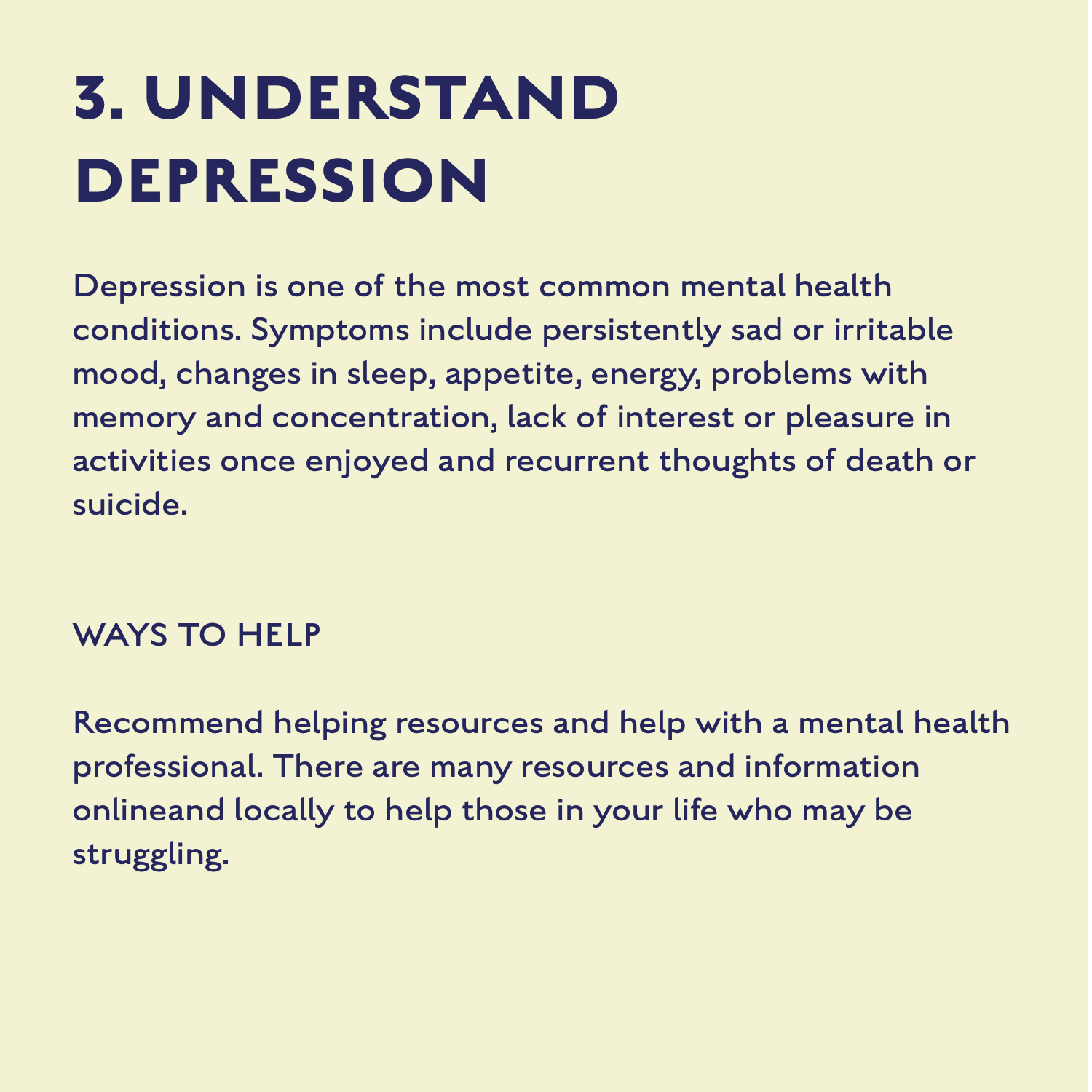### **4. UNDERSTAND SUICIDE**

On average, 17 veterans a day die by suicide. In 2017, nearly one in every seven suicides nationally was a veteran—13.5% annually—compared with Census data that shows veterans make up about 8% of the U.S. adult population.

#### WAYS TO HELP

Reach out to veterans through Veteran organizations such as the American Legion and others in your local community to provide or refer social support for a veteran you may know. Some of the strongest protective factors against suicide is social support.

Donate your time and money (if you can) to help support veterans. Volunteering to help could make a difference in a veteran's life.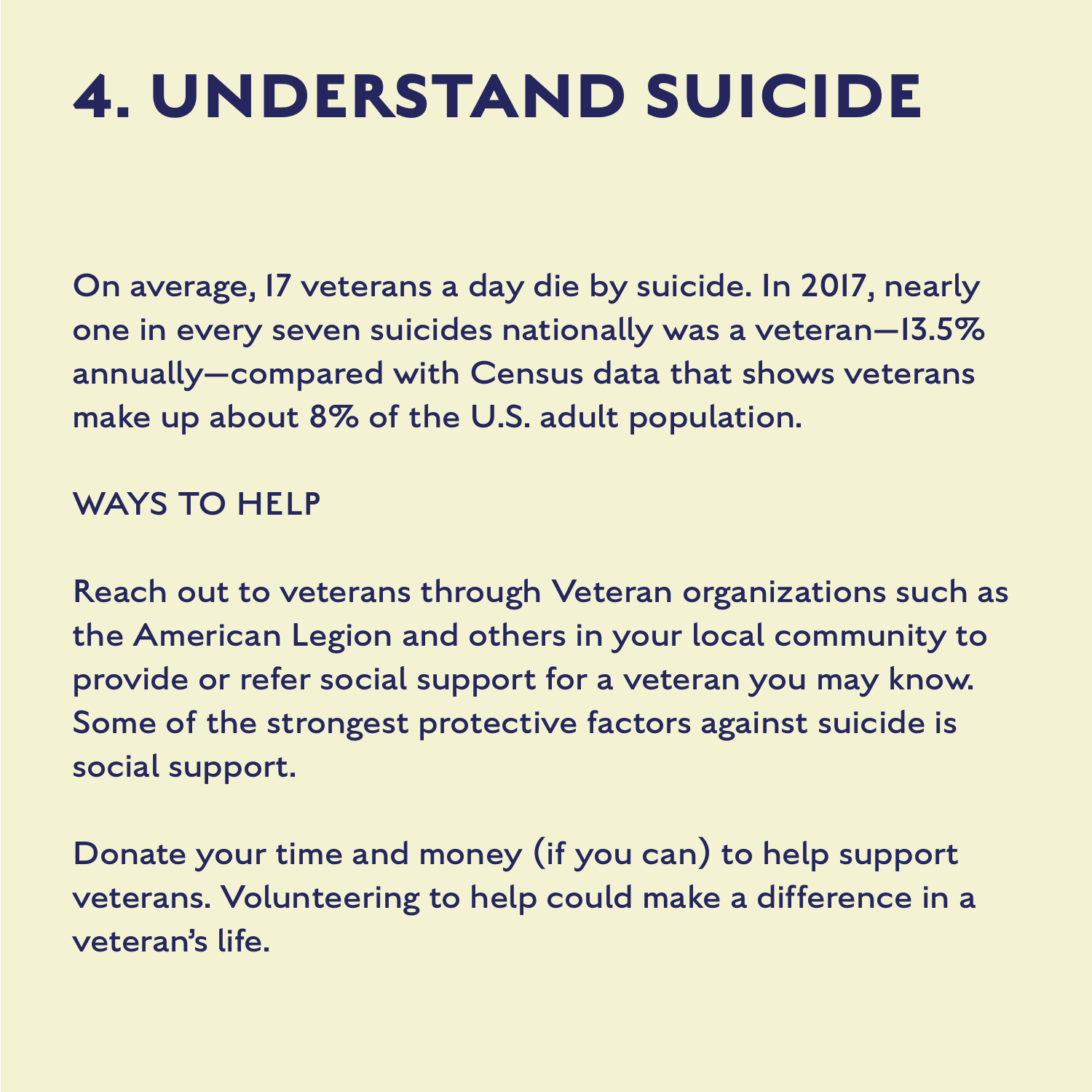## **5. ADVOCATE FOR MORE FUNDING AND RESEARCH**

The funding allocated for veteran mental health care needs to be increased so that every veteran has easy access to this type of care when they need it. Our veterans should never be used as political pawns in spending battles and excessive wait times at local VA facilities need to be addressed and reduced through additional spending as well.

We can no longer look the other way or continue to under fund the mental health care system that our veterans use. The least we can do is contact our representatives to ensure adequately funded mental health treatment services available in every local community.